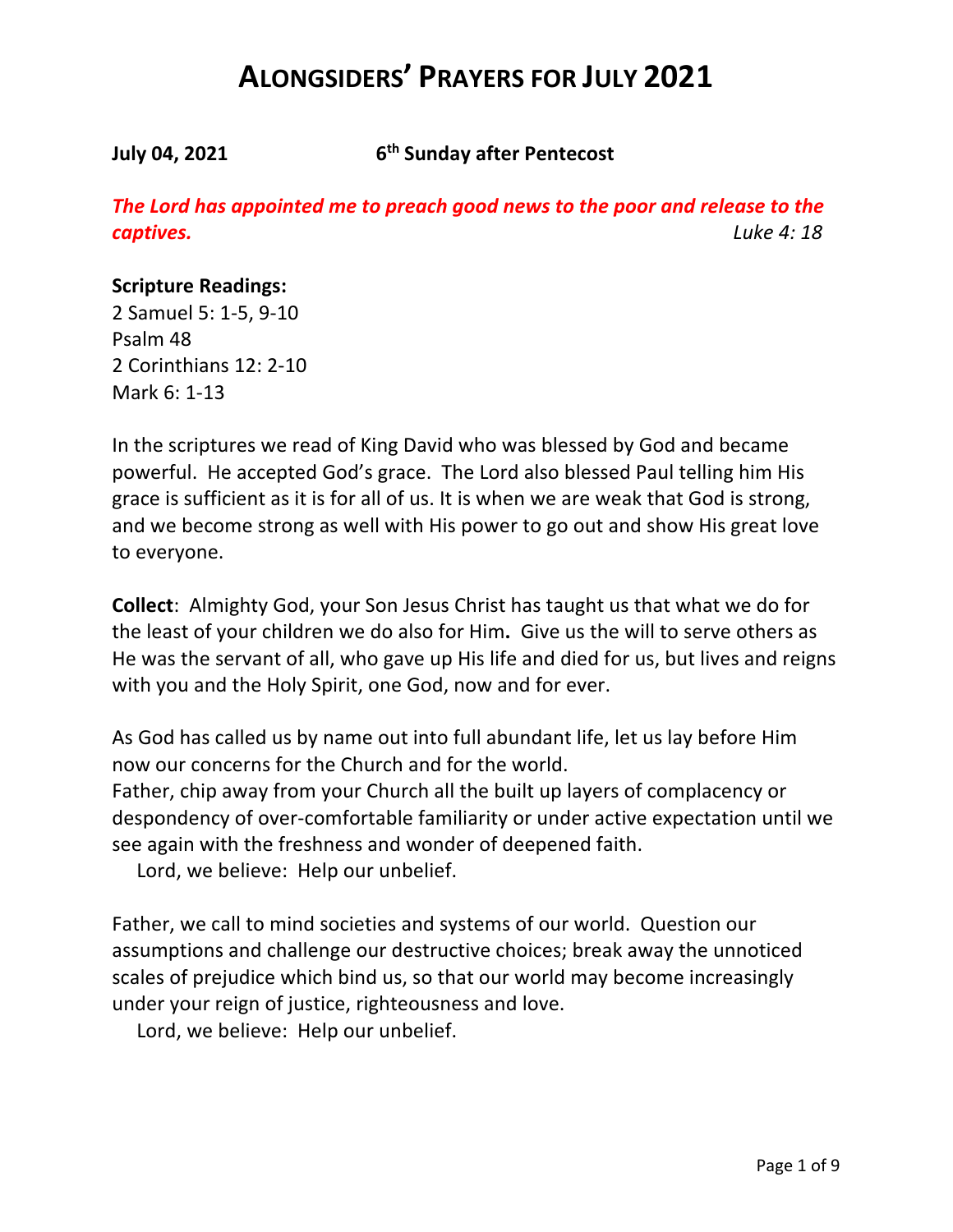Father, replace our pride with humility until we learn from young children the lessons of wonder and trust. Keep the childlike as a living flame in all of us, whatever our age, and enable us to rediscover your glory all around us.

Lord, we believe: Help our unbelief.

Father, as the sick were brought to Jesus by their loved ones, so we bring to you now all those whom we long to be healed. May they hear your voice and sense your touch.

Lord, we believe: Help our unbelief.

Father, earthbound we grieve at the loss of loved ones through death, yet we also rejoice in you calling them out in the fullness of everlasting life.

Lord, we believe: Help our unbelief.

Lord, we thank you for the amazing truth that you always reach out to us in compassion, and always have time for us. Merciful Father, accept these prayers for the sake of your Son, our Saviour Jesus Christ. Amen.

# **The Lord's Prayer**

### **The Grace**

May the Christ who walks on wounded feet, walk with you to the end of your road;

May the Christ who serves with wounded hands, teach you to serve each other;

May the Christ who loves with a wounded heart, help you to love each other;

When you go out, may you see the face of Jesus in everyone you meet, and may everyone you meet see the face of Jesus in you. Amen.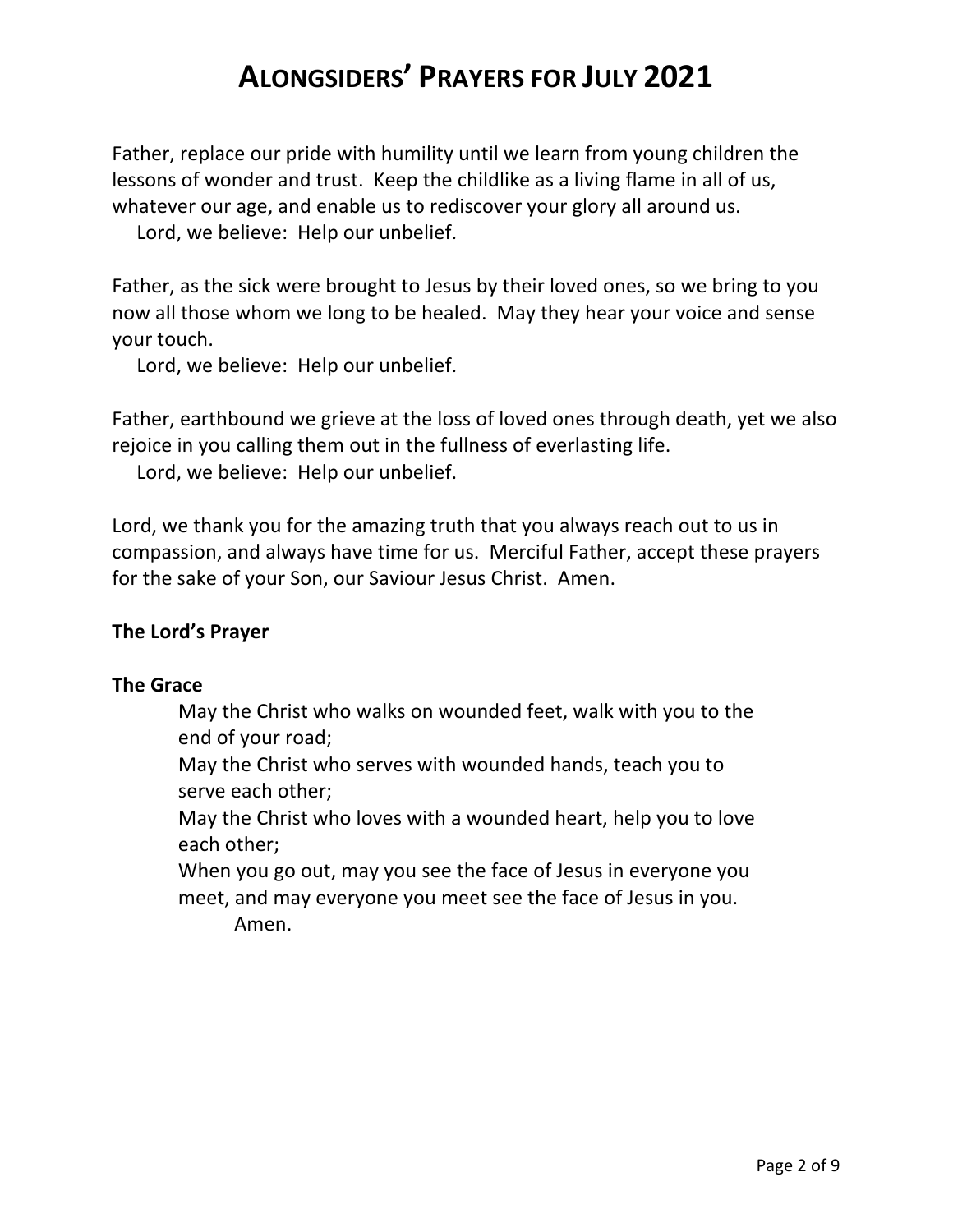# **July 11, 2021 7th Sunday after Pentecost**

*The word is very near you; it is in your mouth and in your heart, so that you can do it. Deuteronomy 30: 14*

# **Scripture Readings:**

2 Samuel 6: 1-5, 12b-19 Psalm 24 Ephesians 1: 3-14 Mark 6: 14-29

Paul writes in the Epistle of Ephesians that we are all saved by God's grace, and to continue to be encouraged by our Christian calling. We are children of God and heirs to His eternal Kingdom, chosen and blessed.

**Collect:** Almighty God, you have made us for yourself, and our hearts are restless until they find their rest in you. May we find peace in your service, and in the world to come, see you face to face; through Jesus Christ our Lord, who lives and reigns with you and the Holy Spirit, one God, now and for ever.

God's wisdom may appear foolishness without the God given grace to understand. As we gather, conscious of our need of wisdom, let us pray to our wise and loving God.

Father, in all the decision-making problems and challenges of our Church, we ask your counsel and encouragement; in all our worship and outreach, we invite you to lead us.

Wise and loving God: Quieten us to hear your voice.

Father, in all the clashes of needs and wants, the half-forgotten hurts that drive aggression, and half-remembered grievances barbed with revenge, in all the world's raging and protesting, sink your spirit of peace and reconciliation.

Wise and loving God: Quieten us to hear your voice.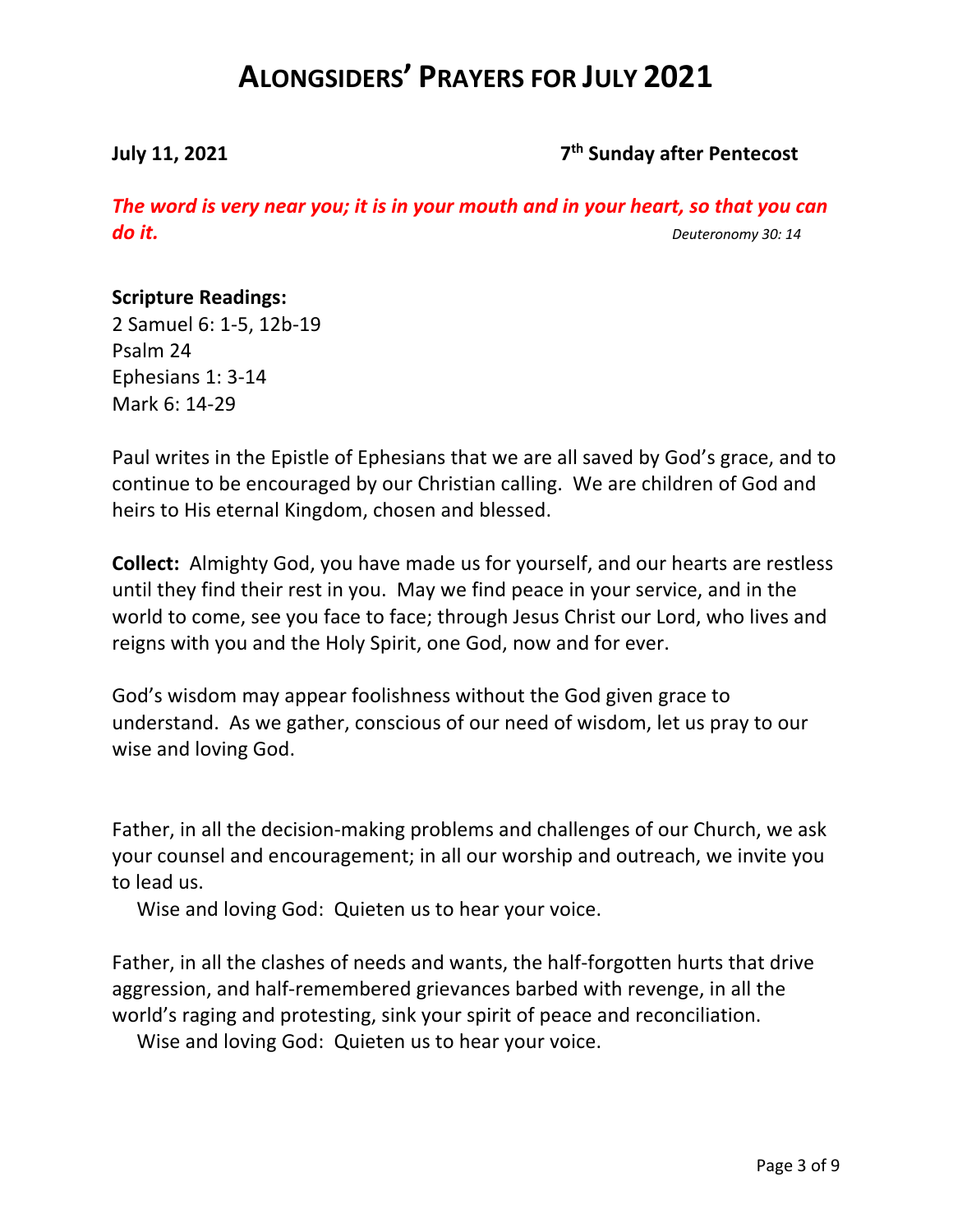Father, in the daily dealings of misunderstandings, conflicting loyalties, negotiations and compromises, walk among us in our homes and places of work, whispering sanity and mutual respect.

Wise and loving God: Quieten us to hear your voice.

Father, in those engulfed by pain or enslaved by addiction, bring hope and healing. Bless all those whose minds think simply and rely on others for basic care.

Wise and loving God: Quieten us to hear your voice.

Father, gather into your keeping for ever all who have left this life in your friendship. We pray, too, for those approaching death, that they may know your love surrounding them across time and eternity.

Wise and loving God: Quieten us to hear your voice.

Father, in all our wondering and wandering, we thank you for your patience with us and your understanding of our journey. Merciful Father, accept these prayers for the sake of your Son, our Saviour Jesus Christ. Amen.

# **The Lord's Prayer**

# **The Grace**

May the grace of Christ our Saviour, And the Father's boundless love, With the Holly Spirit's favour, Rest upon us from above.

Thus may we abide in union With each other and the Lord, And possess in sweet communion Joys which earth can not afford.

**Rev. John Newton, 1779**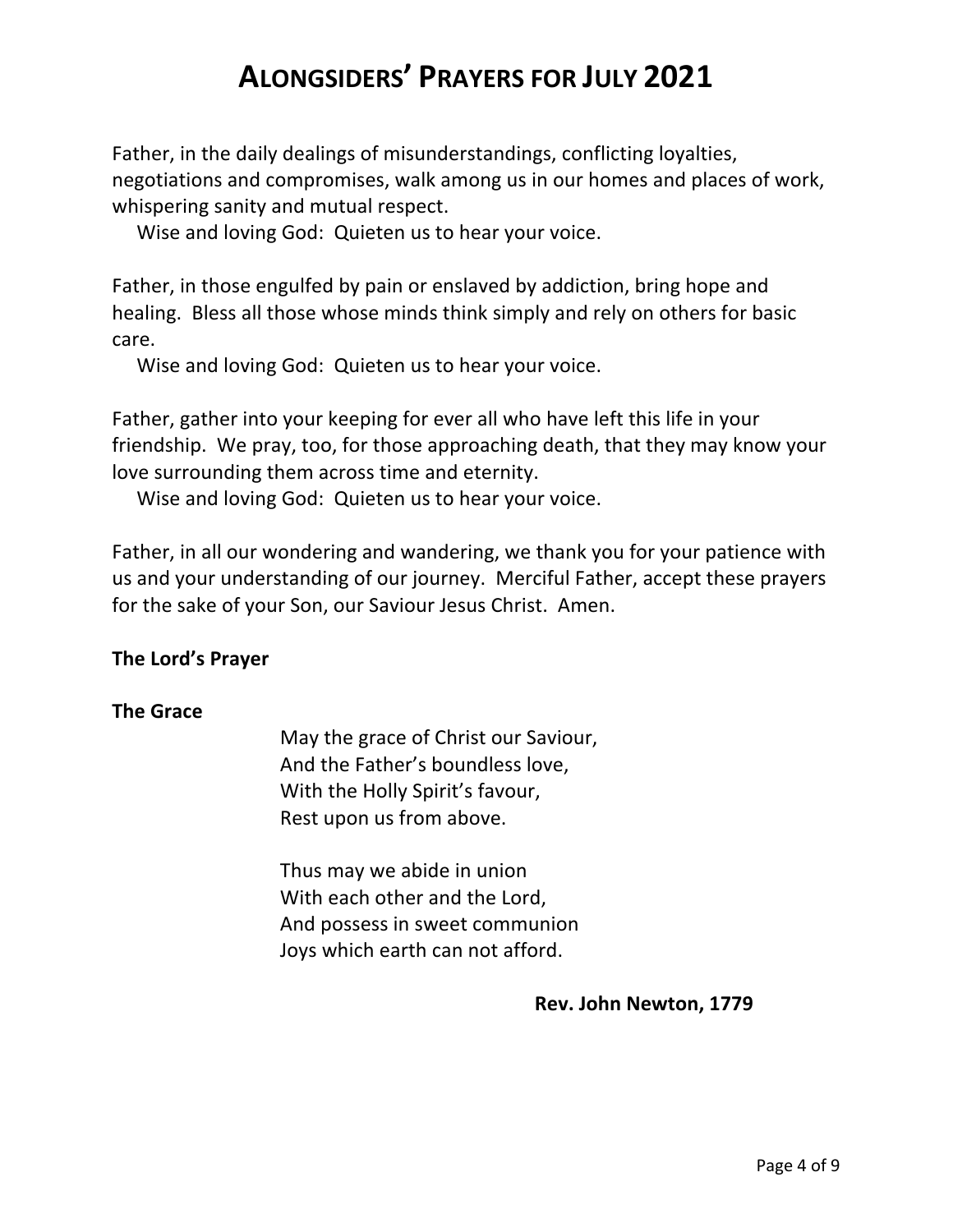### **July 18, 2021** 8<sup>th</sup> Sunday after Pentecost

*My sheep hear my voice, says the Lord; I know them and they follow me. John 10: 27*

#### **Scripture Readings:**

2 Samuel 7: 1-14a Psalm 89: 20-37 Ephesians 2: 11-22 Mark 6: 30-34

All who are in God are promised His anointing and healing. With God's help we can, like the apostles, spread God's love to all to carry out His plan of salvation.

**Collect:** Almighty God, your Son has opened for us a new and living way into your presence. Give us pure hearts and constant wills to worship you in spirit and truth; through Jesus Christ our Lord, who lives and reigns with you and the Holy Spirit, one God, now and for ever.

We have chosen to serve the Lord. Let us pray to Him now.

We pray for those whose faith is being challenged or undermined by inner doubts or outside influences. We pray for those who build up our faith, and all who strive to proclaim the gospel in language that people understand.

Holy God, we believe: Help our unbelief.

We pray for our torn and fragmented world, wrestling to equate the deep yearning for peace with the instinctive urge for gratification and power. We pray that many may have the courage to walk God's way.

Holy God, we believe: Help our unbelief.

We pray for our loved ones; for those who left our hearts and those who turn our hair grey. We pray for those we instinctively warm to and those with whom there are frequent misunderstandings. We thank God for our opportunities of forgiveness.

Holy God, we believe: Help our unbelief.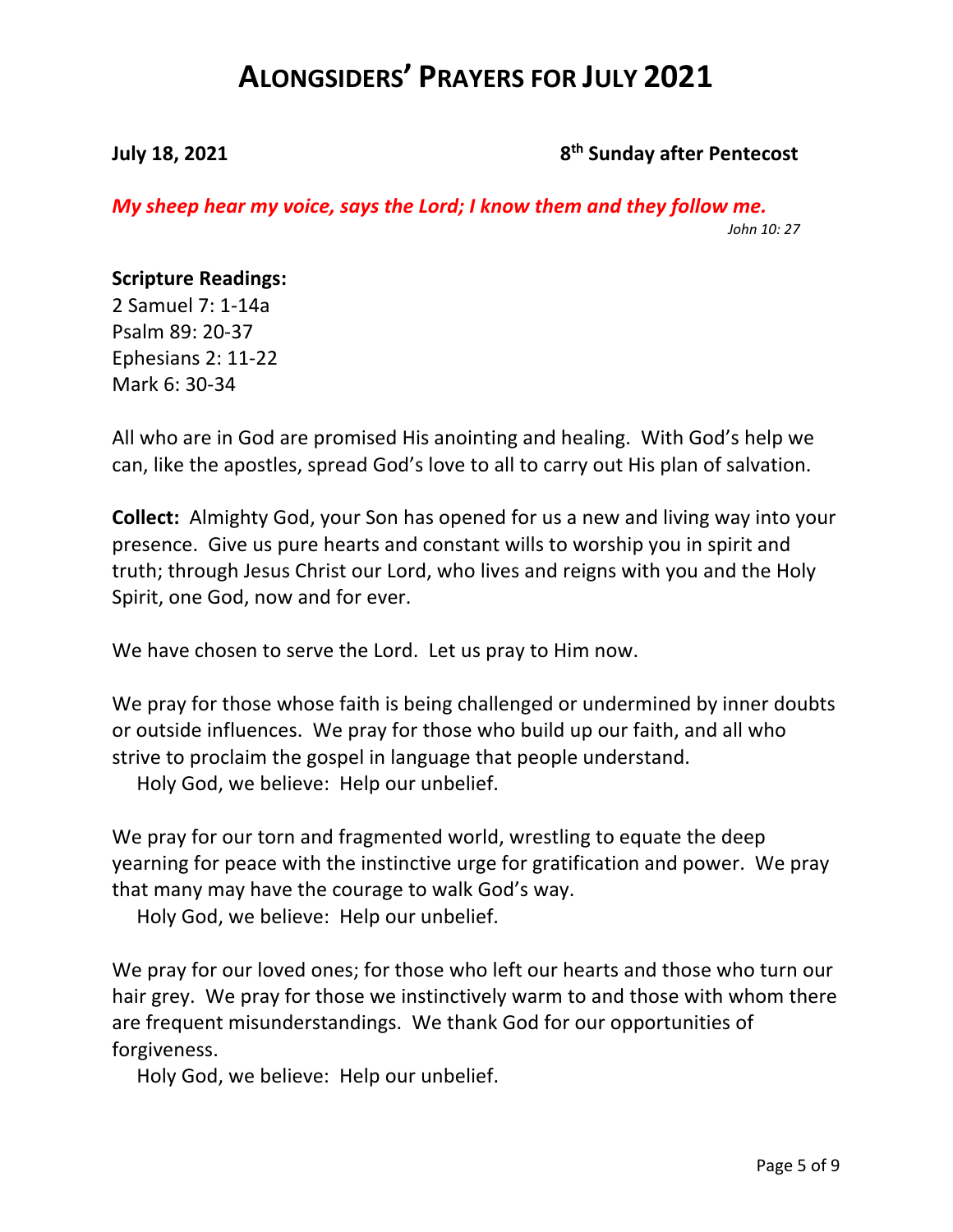We pray for all who are marginalized, scorned or rejected; for those isolated through illness or imprisonment; for those who feel that no one understands. Surround them all with such love that they may know they are precious to you. Holy God, we believe: Help our unbelief.

We pray for those approaching death, that through our prayers they may know themselves accompanied with love on that journey. We pray for those who have died that they may come to know the full joy of heaven.

Holy God, we believe: Help our unbelief.

We thank you, Holy God, for making yourself known to us both in daily living and sacramentally in the breaking of bread. Merciful Father, accept these prayers for the sake of your Son, our Saviour Jesus Christ. Amen

### **The Lord's Prayer**

### **The Grace**

Where cross the crowded ways of life, where sound the cries of race and clan, above the noise of selfish strife, we hear your words of life again.

In haunts of wretchedness and need, on shadowed thresholds, dark with fears, from paths where hide the lures of greed, we catch the vision of your tears.

The cup of water given for you still holds the freshness of your grace; yet long these multitudes to view the sweet compassion of your face.

O Saviour, from the mountain side, make haste to heal these hearts of pain; among these restless throngs abide, oh tread the city's streets again;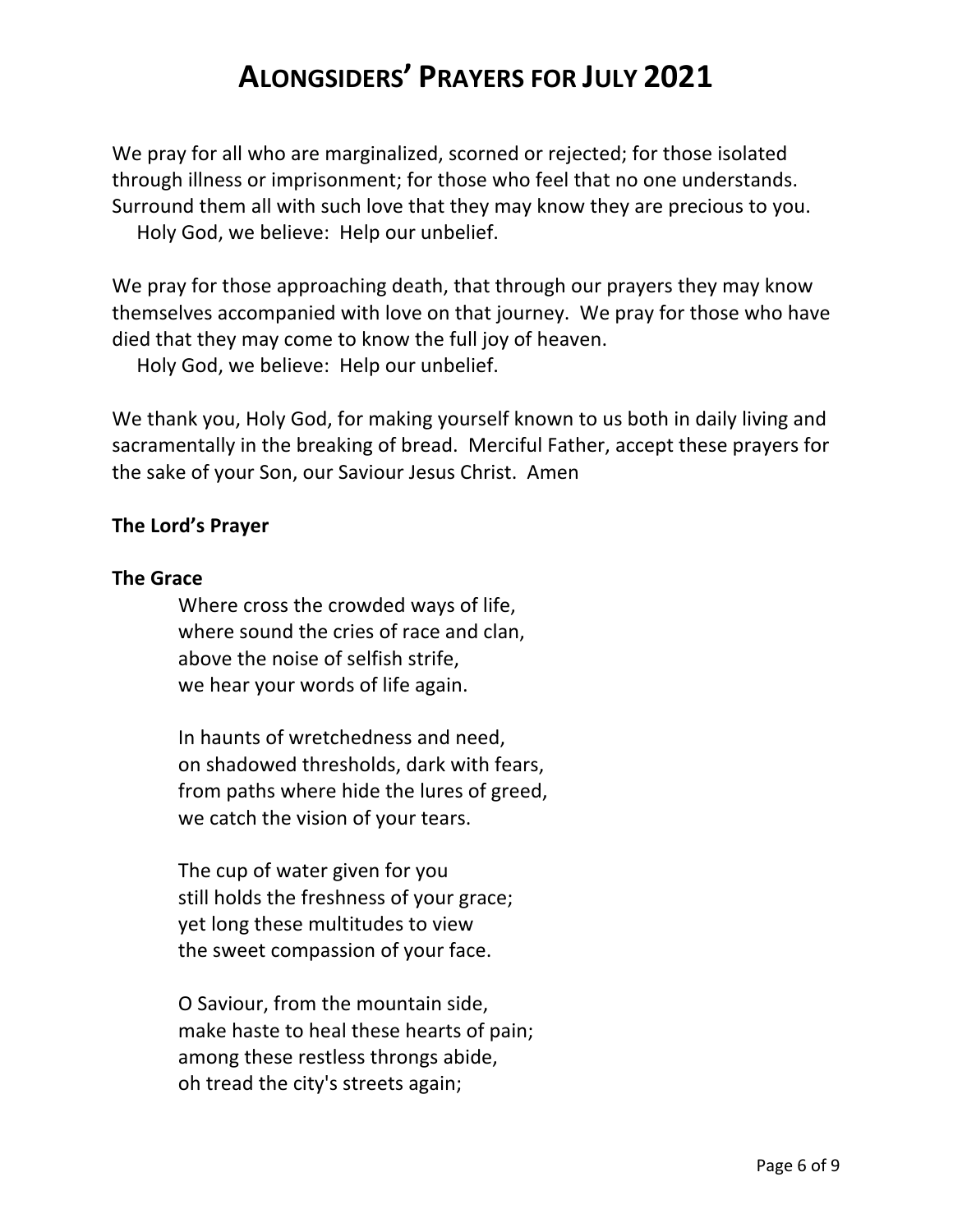Till human hearts shall learn your love, And follow where your feet have trod, Till glorious from your heaven above Shall come the city of our God.

**Rev. F. M. North, 1903**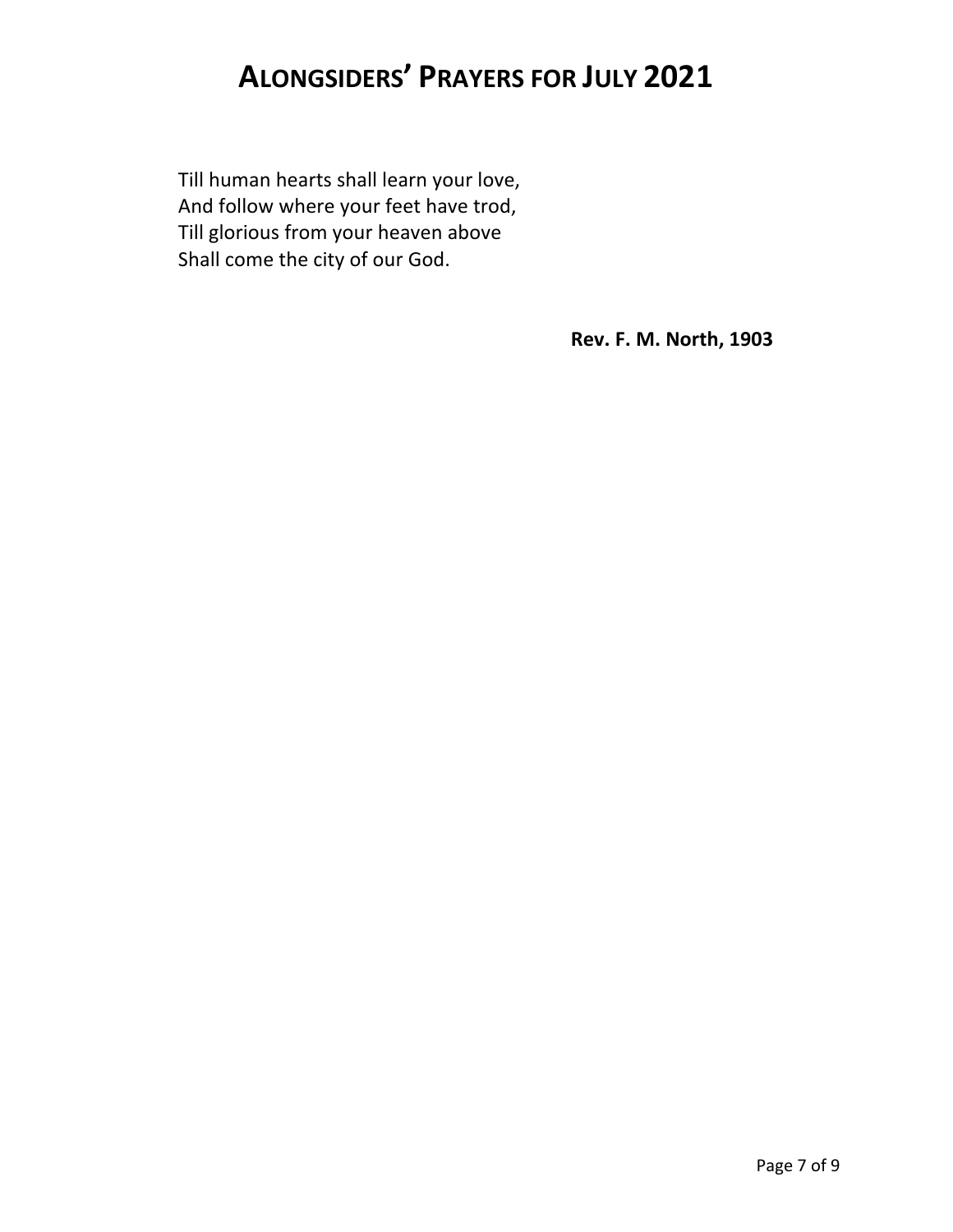### **July 25, 2021 9th Sunday after Pentecost**

*A great prophet has arisen among us! God has visited His people! Luke 7: 16*

### **Scripture Readings:**

2 Samuel 11: 1-15 Psalm 14 Ephesians 3: 14-21 John 6: 1-21

If we sin, we turn to God, who will forgive us. As Christians, we often fall, but God will never forsake us. Though times may be dark and we are afraid, we will find comfort and forgiveness knowing to look to Jesus, for He is already there to help us along on our life's journey.

**Collect:** O God, the protector of all who trust in you without whom nothing is strong, nothing is holy, increase and multiply upon us your mercy, that with you as our ruler and guide, we may so pass through things temporal, that we lose not the things eternal; through Jesus Christ our Lord, who lives and reigns with you and the Holy Spirit, one God, for ever and ever.

We need to be careful never to replace the timeless commands of God with manmade traditions. Our God is the source of all holiness. With the needs of the Church and the world close to our hearts, let us pray to the only one who can renew and redeem.

Father, we are all too aware of our temptation to place our trust in rules and traditions, and we long for you to release in the Church such a desire to serve the living God that nothing is allowed to get in the way of that.

Into your hands, O Lord: We commit the future.

Father, we recognize in ourselves the universal dangerous wants and cravings which are cultivated because they make money. Give us universally, such a loathing of evil that there is international co-operation and individual responsibility in fighting it and building one another up in love.

Into your hands, O Lord: We commit the future.